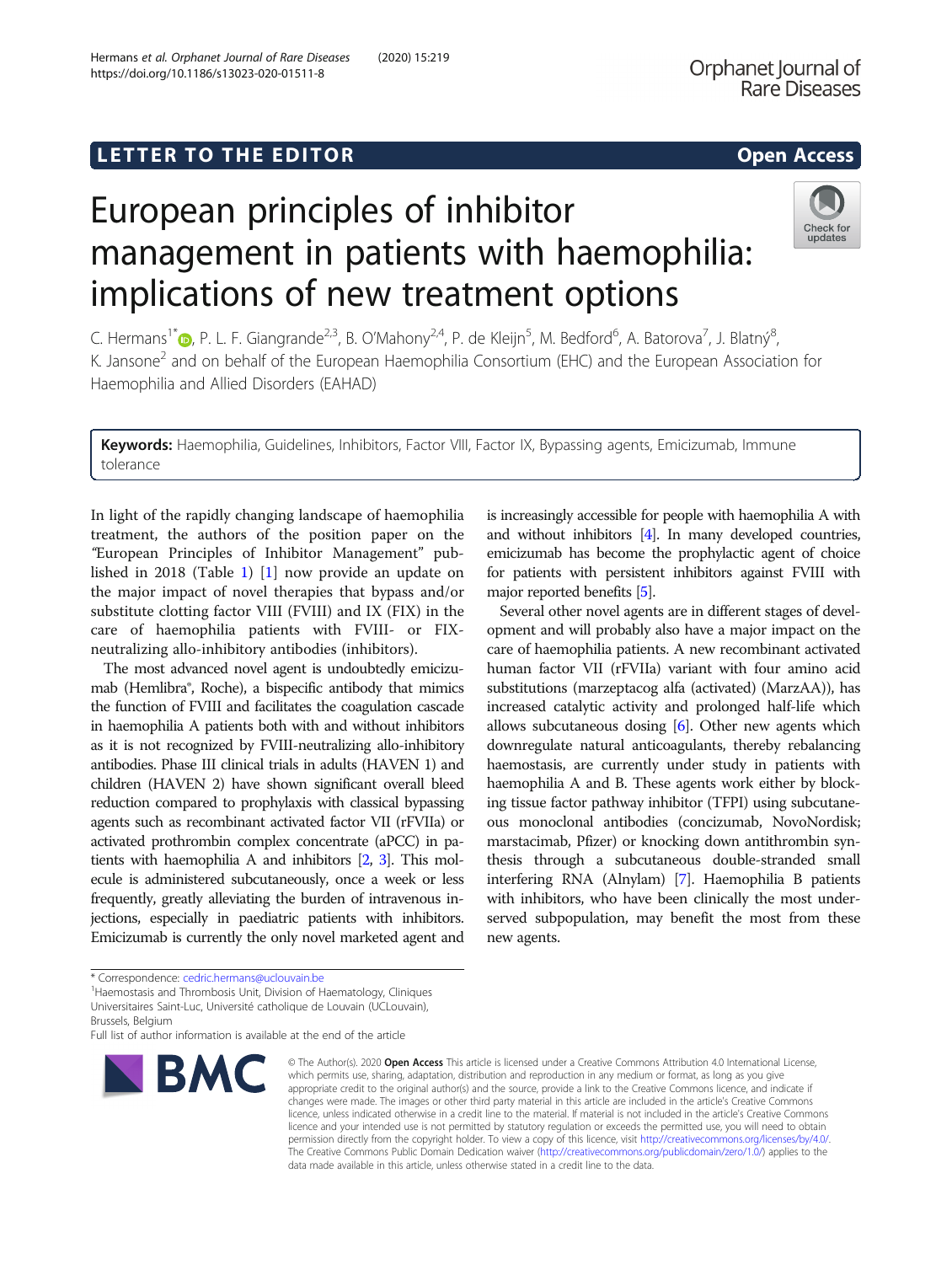<span id="page-1-0"></span>

|  |                               |  | Table 1 European principles of inhibitor management in |  |
|--|-------------------------------|--|--------------------------------------------------------|--|
|  | patients with haemophilia [1] |  |                                                        |  |

- 1. Lifelong Awareness of the Incidence of Inhibitors and Risk Factors
- 2. Early Recognition and accurate diagnosis
- 3. Organisation of Care and Communication Between All Stakeholders
- 4. Inhibitor eradication by Immune Tolerance Induction Therapy
- 5. Hemostatic Treatment with Bypassing Agents
- 6. Access to and Optimal Preparation for Surgery and Invasive Procedures
- 7. Delivery of Specialist Nursing Care
- 8. Provision of Tailored Physiotherapy Care
- 9. Access to Psychosocial Support
- 10. Involvement in the Research and Innovation

Emicizumab and the other agents described above will certainly have a major impact, as described below, in the care of patients with inhibitors. This is summarized in the 10 revised principles of inhibitor management originally proposed in 2018.

# Awareness of the incidence of inhibitors and risk factors throughout life

The bispecific antibody, emicizumab, has the potential to modify the natural history of inhibitor development in some patients, especially in previously untreated patients (PUPs) treated with this agent early in life to avoid exposure to exogenous FVIII. More data shall become available about the role, safety and efficacy of emicizumab in PUPs [\[8](#page-3-0)–[10\]](#page-3-0) as well as in Previously Treated Patients (PTPs).

# Early recognition and accurate diagnosis

The importance of early recognition and accurate diagnosis of patients developing inhibitors remains of high importance, regardless of the availability of these new agents. It is recommended for patients with inhibitors to have their inhibitor titre checked regularly, at least once per year and, most importantly, before any invasive procedure. Appropriate assays for inhibitor detection and quantification should be used in patients treated with emicizumab [\[11\]](#page-3-0).

# Optimal organization of care and communication between all stakeholders

Availability of a bispecific antibody and other novel agents will most likely impact significantly on how care of inhibitor patients is organised. As stated jointly by the European Haemophilia Consortium (EHC) and European Association for Haemophilia and Allied Disorders (EAHAD), supervision of patients on novel treatment products should be exclusively conducted in European Haemophilia Comprehensive Care Centres

(EHCCCs) or European Haemophilia Treatment Centres (EHTCs), thus increasing the necessity of good communication between healthcare professionals involved. The frequency of visits of inhibitor patients to their treating specialists will probably diminish due to the less intensive treatment regimens and subcutaneous administration of the novel products. Measures should be taken to avoid negative impact of changes related to these treatment innovations on the patient-doctor relationships, in particular regular multidisciplinary follow-up by the EHCCCs with the crucial support and involvement of patients' organisations. A major responsibility for these expert centers will also be to carefully monitor potential adverse events which may be different from those seen with rFVIIa and aPCC (such as arterial or venous thrombotic events or thrombotic microangiopathy).

### Access to haemostatic agents

While inhibitors can be eradicated in patients who have access and a positive response to immune tolerance induction therapy, the inhibitors persist in many patients. These patients standardly require regular treatment with bypassing agents, ideally administered prophylactically. The bispecific antibody and other novel agents should be readily available, when licensed, especially for patients with persistent inhibitors. Clear protocols should be put in place for the management of breakthrough bleeds, as well as for the co-administration of clotting factor concentrates or bypassing agents in case of invasive procedures [\[12,](#page-3-0) [13\]](#page-3-0).

# Inhibitor eradication by immune tolerance induction (ITI) therapy

Inhibitor eradication by immune tolerance induction (ITI) remains the best option for patients with inhibitors [[14\]](#page-3-0). Treatment with the bispecific antibody or other novel agents should be considered if ITI cannot be conducted or was not successful. Studies are currently ongoing to evaluate the impact of these new agents on ITI indications and modalities [\[15](#page-3-0)–[17\]](#page-3-0).

# Access to, and optimal preparation for, surgery and other invasive procedures

Availability of the bispecific antibody and other novel therapies currently evaluated in trials has a substantial impact on access and modalities of invasive procedures and surgery for people with inhibitors. Minor invasive procedures, e.g. dental extraction or central venous access device insertion, can be successfully performed with the bispecific antibody without FVIII and tranexamic acid, given that there is a close collaboration between the haematologist and the specialist performing the procedure. Careful planning and timing of major elective surgery is mandatory, along with well-designed protocols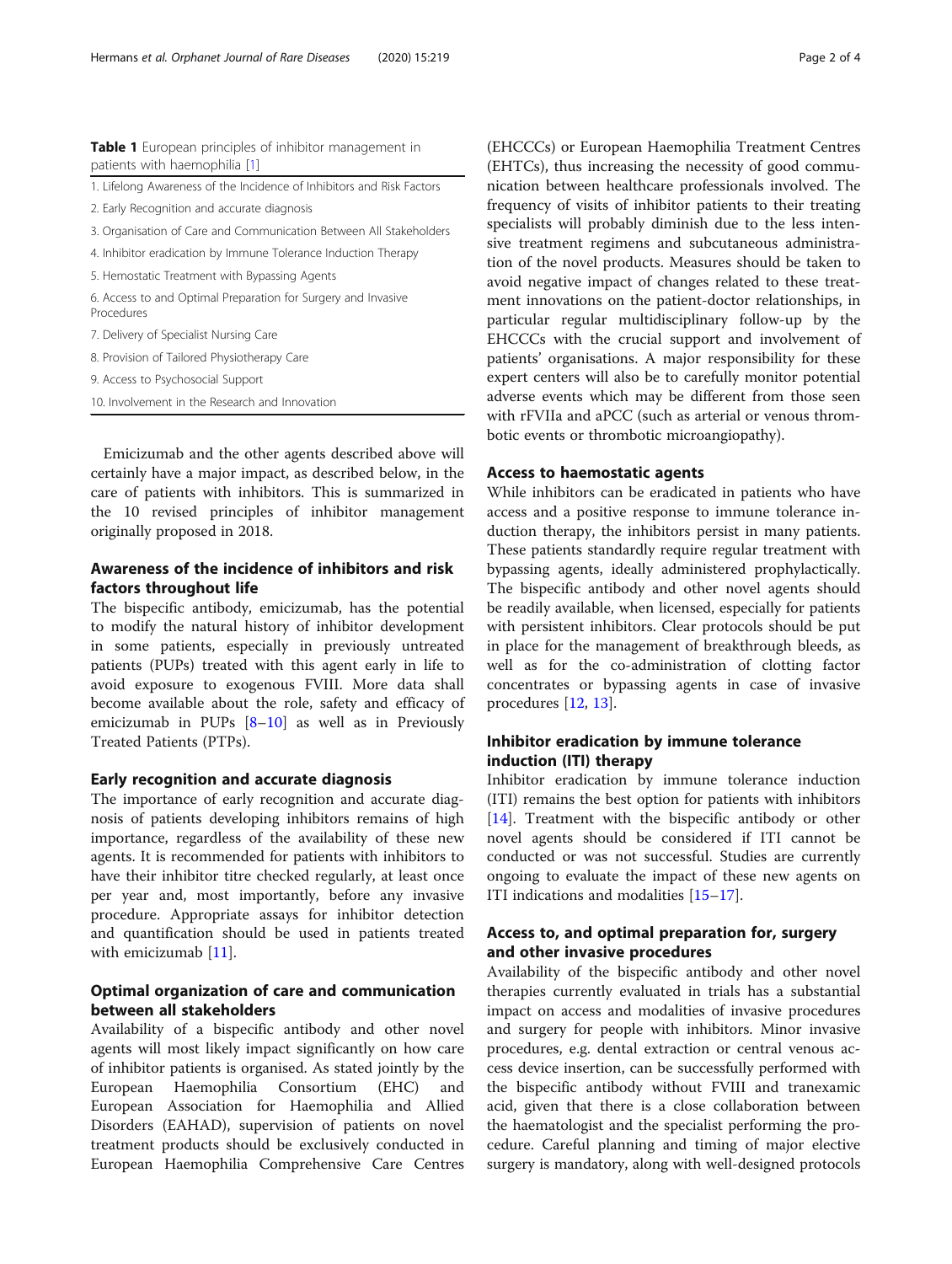for co-administration of bypassing agent(s) during surgery [12;13]. The current inhibitor titre at the time of surgery should be properly determined in order to evaluate whether replacement therapy with FVIII or FIX concentrates represents an alternative to the use of bypassing agents.

# Provision of specialist nursing care

It is crucial to provide nurses with continuous and practical education about the bispecific antibody and other emerging therapies, including awareness and understanding of their respective mode of action, the precautions of use, situations requiring co-treatments with factor concentrates or bypassing agents, skills for intravenous and subcutaneous infusions …

# Provision of tailored physiotherapy care and monitoring

The use of the bispecific antibody allows inhibitor patients to engage in various types of physical activities and for those already disabled has the potential to convert them into ambulatory patients, as reported previously with aPCC given prophylactically and combined with active physiotherapy [[18\]](#page-3-0). Regular musculoskeletal assessment and physical coaching by experts in physiotherapy attached to EHCCCs or EHTCS should be provided to patients switched to new agents in order to prepare them physically and mentally for this important transition. However, permanent irreversible joint damage and chronic pain remain challenges that require continued tailored physiotherapy care and monitoring in the era of new therapies.

# Access to psychosocial support

The new perspectives opened by a life with much fewer bleeds and less treatment burden require major individual mental, physical and social adaptation that could benefit from the support of psychosocial experts within the multidisciplinary team.

# Involvement in research and innovation

Clinical data on the use of the bispecific antibody and other novel products in the real life remain scarce, especially in the cohort of inhibitor patients. Thus, it is essential to collect treatment and outcome data regularly in the frame of international registries and/or pharmacovigilance programs. Further international, multicentric and collaborative studies and research initiatives exploring the impact and modalities of use of the novel therapies in patients with inhibitor should be encouraged and promoted.

# Conclusion

As described above, adoption of novel non-replacement therapies for haemophilia will have a major impact on each of the 10 principles of inhibitor management published in 2018. This amendment of the 10 principles appears as a very important advocacy tool and framework in order to promote access and proper use of these revolutionary therapies for all stakeholders actively involved in the care of patients with inhibitors.

#### Abbreviations

aPCC: Activated prothrombin complex concentrate; EAHAD: European Association for Haemophilia and Allied Disorders; EHC: European Haemophilia Consortium; EHCCC: European Haemophilia Comprehensive Care Centre; EHTC: European Haemophilia Treatment Centre; FVIII: Factor VIII; FIX: Factor IX; ITI: Immune tolerance induction; PTP: Previously treated patient; PUP: Previously untreated patient; rFVIIa: Activated recombinant FVIIa

#### Acknowledgements

The European Haemophilia Consortium (EHC) and European Association for Haemophilia and Allied Disorders (EAHAD) wish to acknowledge the contribution of the following health care professionals (in alphabetical order) to the development of this update of the guidelines: J. Astermark (Centre for Thrombosis and Haemostasis, Skåne University Hospital, Malmö, Sweden); A. Bok (European Haemophilia Consortium, Brussels, Belgium); M. Crato (Portuguese Haemophilia Association, Lisbon, Portugal); R. d'Oiron (Hôpital Bicêtre AP-HP, Paris XI University, Le Kremlin-Bicêtre, France); A. Dougall (Dublin Dental University Hospital, Dublin, Ireland); K. Fijnvandraat (Department of Pediatric-Hematology, Emma Children's Hospital, Academic Medical Centre (AMC), Amsterdam, The Netherlands); S. Grønhaug (Centre for Rare Disorders, Department of Rare Disorders and Disabilities, Oslo University Hospital, Rikshopitalet, Oslo, Norway); V. Jiménez-Yuste (Hospital Universitario La Paz, Unidad de Coagulopatías, Servicio de Hematología, Universidad Autonoma de Madrid, Madrid, Spain); M. Jokić (Serbian Haemophilia Society, Belgrade, Serbia); S. Lobet (Haemostasis and Thrombosis Unit, Division of Haematology, Haemophilia Clinic, Saint-Luc University Hospital, Brussels, Belgium); B. Nolan (Department of Haematology, Our Lady's Children's Hospital, Dublin, Ireland); F. Peyvandi (Angelo Bianchi Bonomi Hemophilia and Thrombosis Centre, Fondazione IRCCS Ca′ Granda Ospedale Maggiore Policlinico, Milan, Italy); A. Ryan (European Association for Haemophilia and Allied Disorders, Brussels, Belgium).

#### Authors' contributions

CH, KJ and PG were responsible for drafting the final version of the manuscript, which was also reviewed and approved by all co-authors.

Funding

No funding received.

Availability of data and materials

Not applicable.

Ethics approval and consent to participate Not applicable.

Consent for publication

Not applicable.

#### Competing interests

PG has received consultancy and/or lecture fees from CSL Behring, Novo Nordisk, and Pfizer within the last year. CH has received consultancy and/or lecture fees from Bayer, Takeda, Roche, CSL Behring, NovoNordisk, Pfizer, SOBI, LFB, OctaPharma within the last year. AB received a speaker fee from SOBI, Roche, Shire and Octapharma within last year. MB is currently a member of the Roche/Chugai Haemophilia A Advisory Board and is in receipt of funding from Pfizer for an investigator-initiated research study. JB has received speaker's fees and/or served as a consultant for NovoNordisk, Shire/Takeda, Sobi, LFB, Pfizer and Roche within last year. BO'M, PdK and KJ state that they have no competing interests to report.